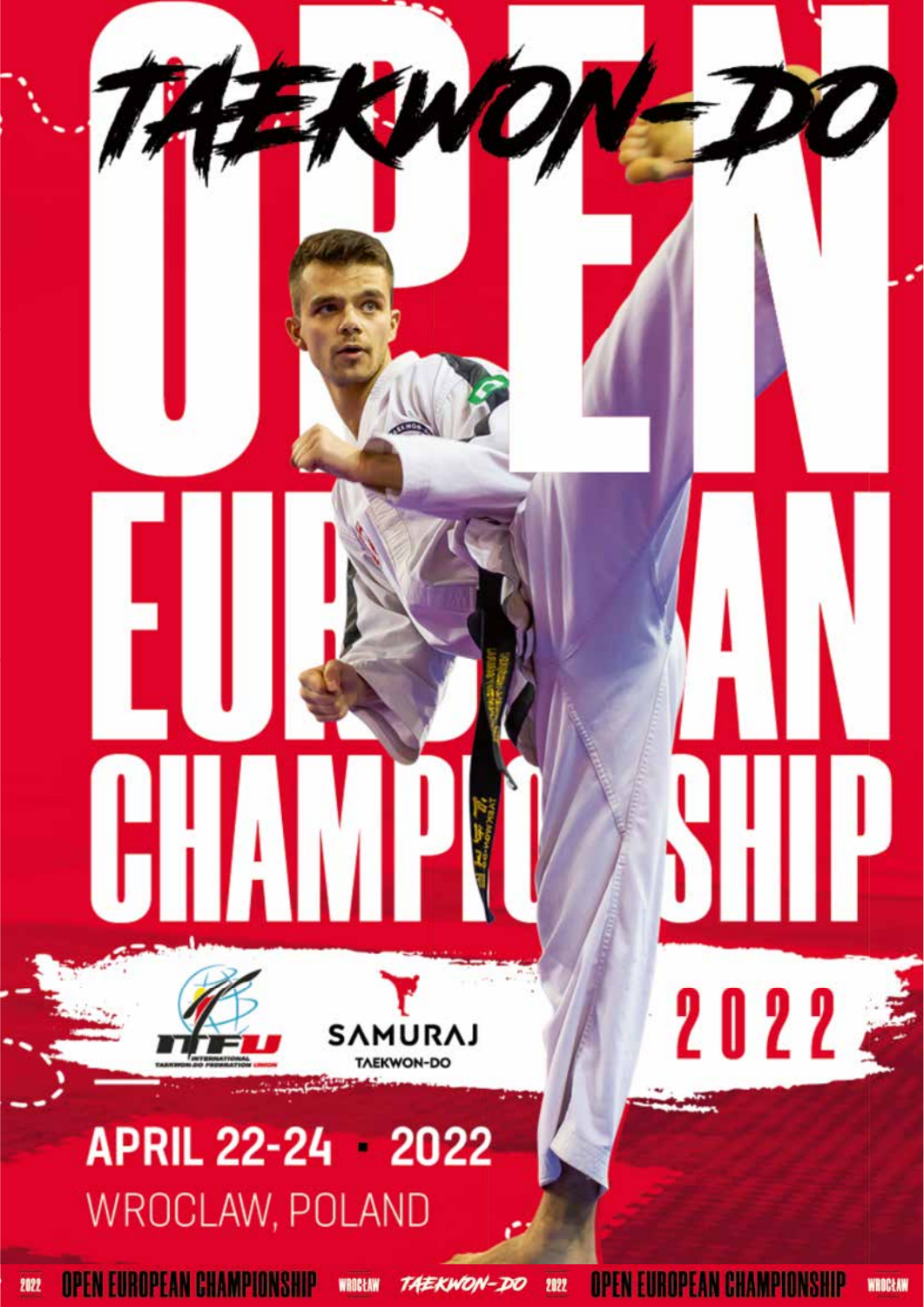# **Open European Taekwon-Do Championships European Taekwon-Do Open Cup**

**Date**: 23-25.04.2022 r.

**Place**: Sports Hall in Kiełczów Szkolna 3, 55-093 Kiełczów (Wrocław) **Entry fee**: 80 euro - black belts, 70 euro - colored belts

**The schedule of the Championships:**

**• Thursday 22.04.2022:**

10:00 - 20:00 - Registration and weigh-in of all competitors (coloured and black belts) in Novotel;

16:00 - 17:30 - Judges meeting (Novotel);

18:00 - 19:00 - Coaches meeting (Novotel);

**• Friday 23.04.2022:**

9:00 - 10:00 - Opening of the European Championships;

10:00 - 14:00 – Conducting black belts competition;

14:00 - 15:00 - Lunch break;

15:00 - 20:00 – Conducting black belts competition;

**• Saturday 24.04.2022:**

9:00 - 14:00 - Conducting black belts competition;

14:00 - 15:00 - Lunch break;

16:00 - 18:00 - Registration and weigh-in of colored belt competitors (Novotel);

M

15:00 - 20:00 - Conducting black belts competition;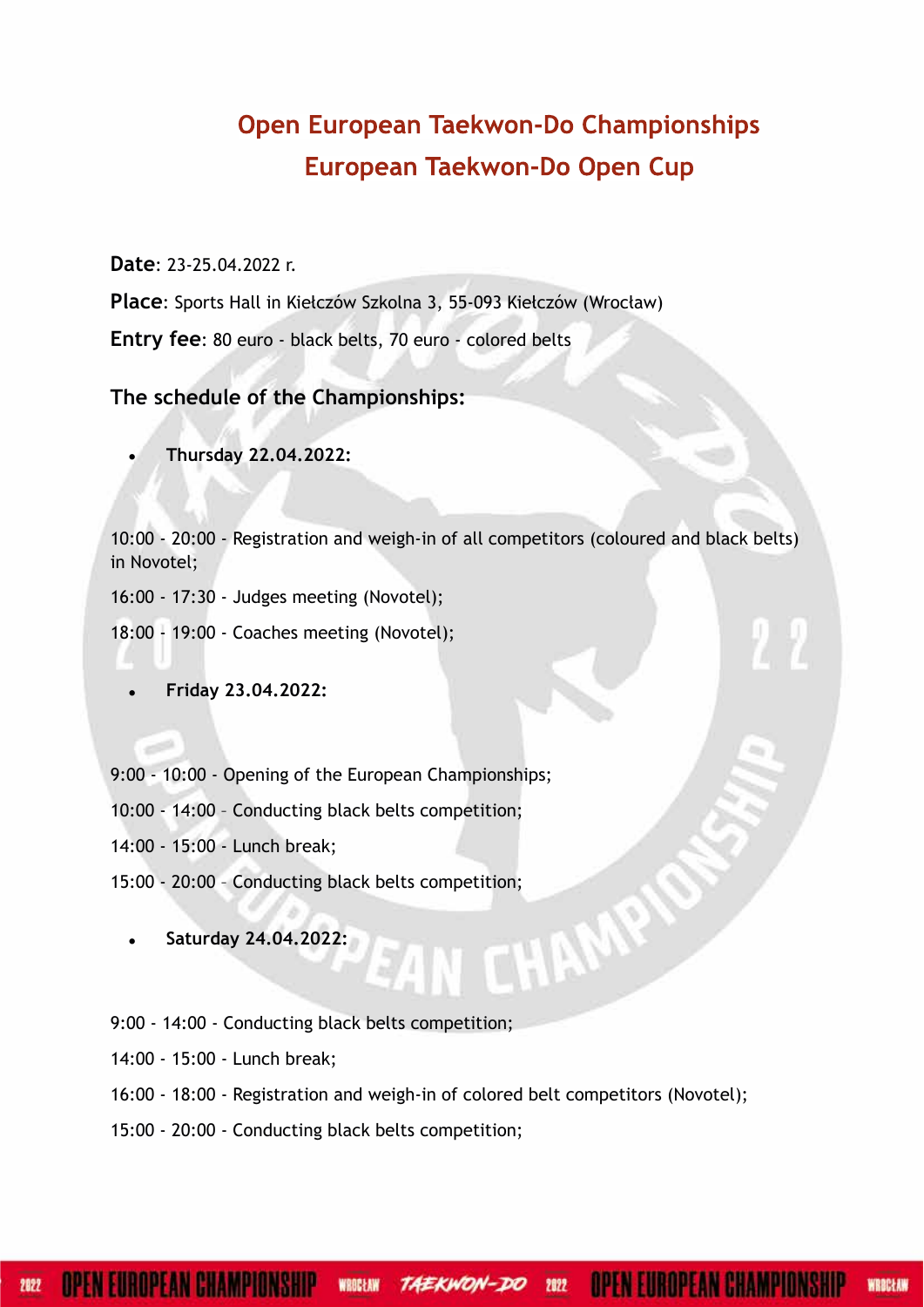**• Sunday 25.04.2022:**

7:00-8:00 - Registration and weigh-in of all competitors (colored belts) in Novotel;

9:00 - 14:00 – Conducting colored belts competition;

14:00 - 15:00 - Lunch break;

15:00 - 20:00 – Conducting colored belts competition.

#### **Accommodation:**

**During the registration it is necessary to choose the number of days of stay. Payment for the hotel will be added automatically at the summary of registration.** 

Hotel Novotel\*\*\*\* & Ibis Wrocław Centrum

Address: Powstańców Śląskich 7, 53-332 Wrocław

#### **Rooms:**

IBIS **\*\*\*** - standard room with breakfast - 40 euro per night/person IBIS\*\*\* - superior room with breakfast - 45 euro per night/person

NOVOTEL\*\*\*\* - superior room with breakfast - 50 euro per night/person.

#### **DOUBLE ROOMS ONLY**

#### **Dates to choose:**

20-24.04.2022 21-24.04.2022 23-24.04.2022

#### **Additional meals:**

Buffet dinner - 3 hot dishes + salad buffet, desserts - 19 euro/day

Prior notification lets you choose the time of dinner for the team; meals are served from 16:00 to 23:00.

Sauna and access to the hotel's gym and training room are included for guests.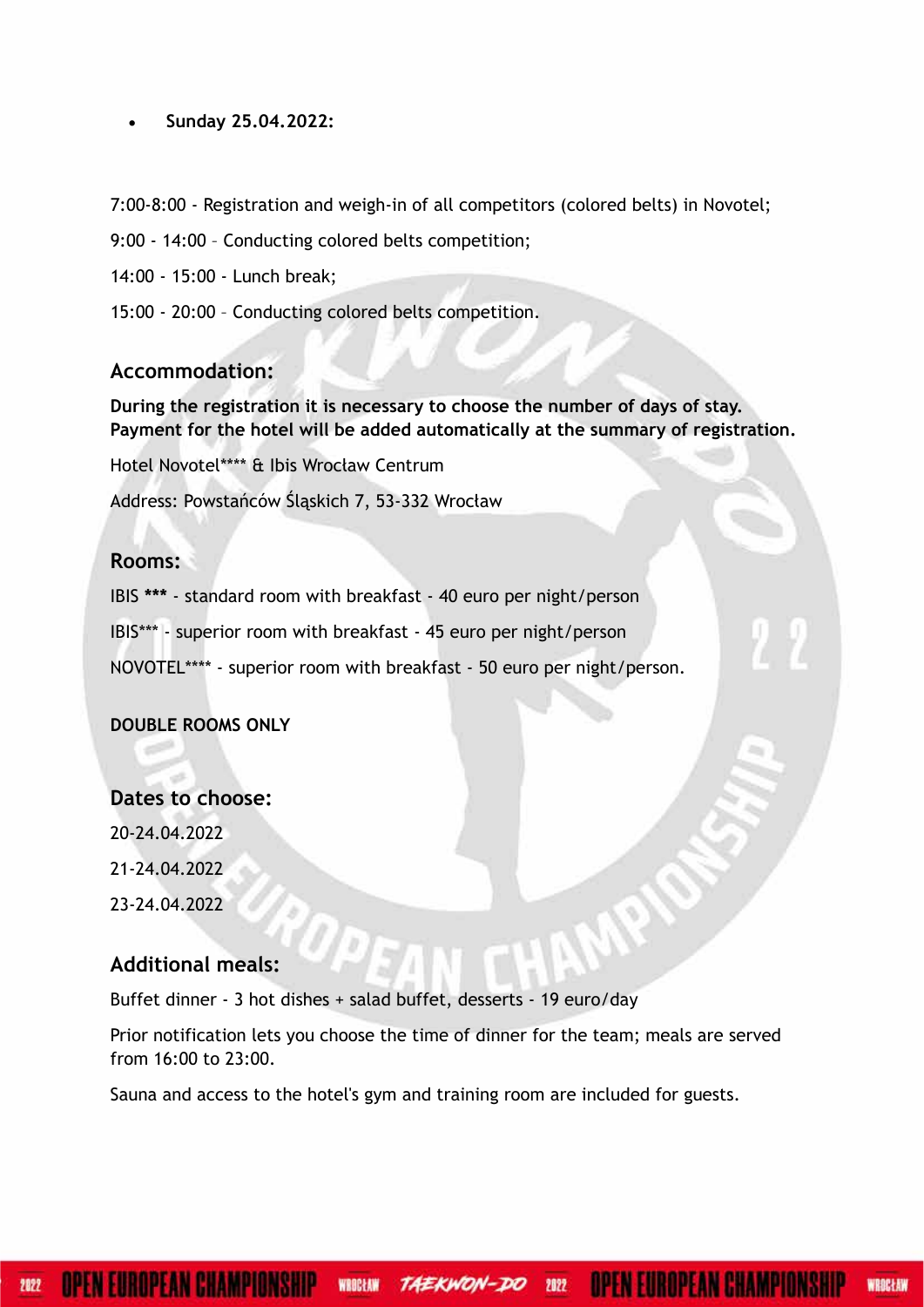## **Age categories:**

#### **Black Belts:**

- Younger Junior 7-14 years old
- Junior 15-17 years old
- Senior 18-35 years old
- Masters 36+ years old

#### **Colored belts:**

- Children 7-12 years old
- Cadet 13-17 years old
- Senior 18-35 years old
- Masters 36+ years old

| <b>Patterns (black belts)</b> |        |           |                  |         |                  |
|-------------------------------|--------|-----------|------------------|---------|------------------|
|                               | Male   | I Dan     | II Dan           |         |                  |
| 7-14 years old                | Female | I Dan     | II Dan           |         |                  |
| 15-17 years old               | Male   | I Dan     | II Dan           | III Dan |                  |
|                               | Female | I Dan     | II Dan           | III Dan |                  |
| 18-35 years old               | Male   | I Dan     | II Dan           | III Dan | <b>IV-VI</b> Dan |
|                               | Female | I Dan     | II Dan           | III Dan | <b>IV-VI</b> Dan |
|                               | Male   | I-III Dan | <b>IV-VI Dan</b> |         |                  |
| 36 years old                  | Female | I-III Dan | <b>IV-VI Dan</b> |         |                  |

2022

**OPEN EUROPEAN CHAMPIONSHIP**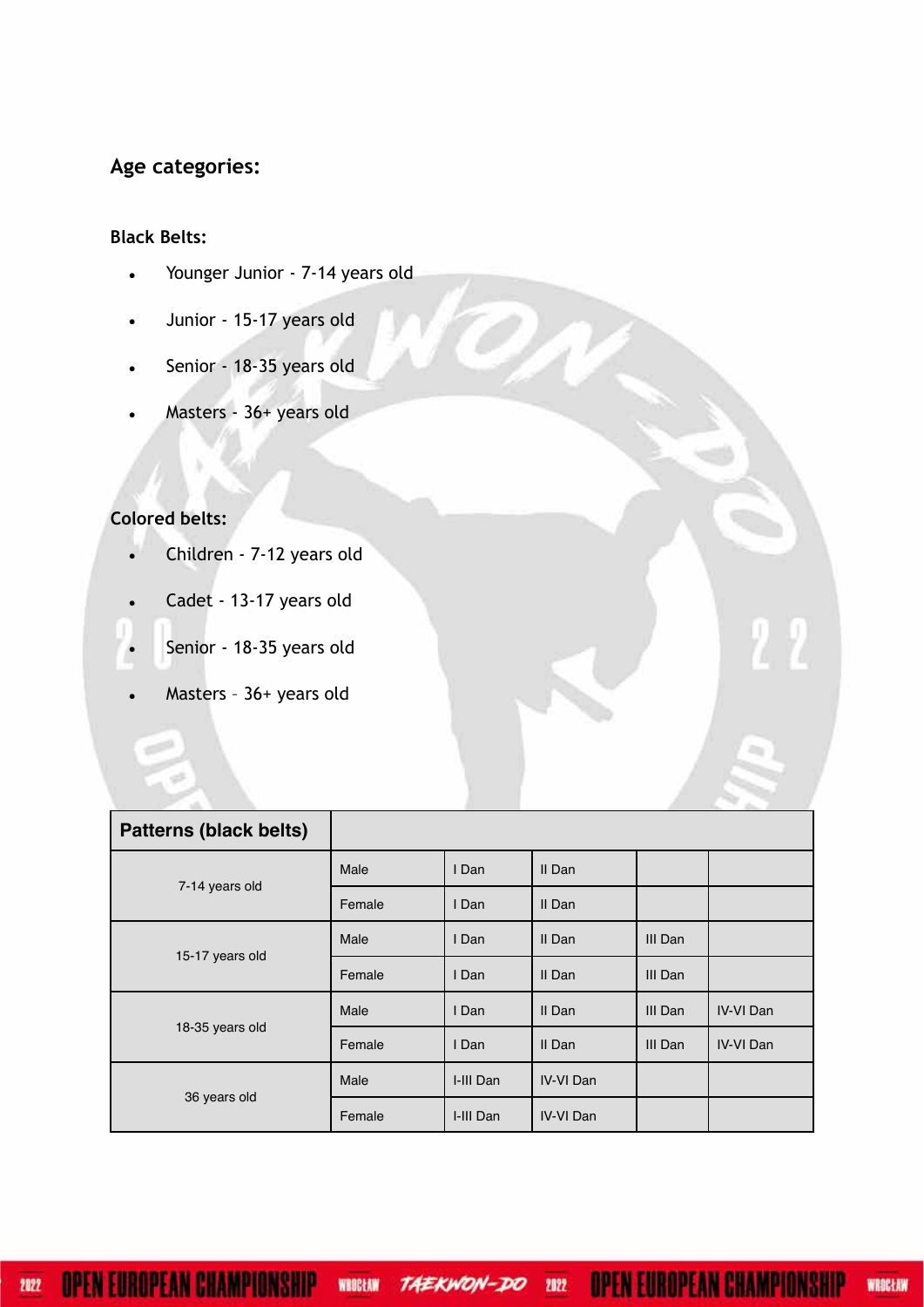| <b>Sport Sparring</b><br>(black belts) | <b>Weight categories</b> |          |          |          |          |          |          |          |
|----------------------------------------|--------------------------|----------|----------|----------|----------|----------|----------|----------|
| 7-14 years old                         | Male                     | $-36$ kg | $-42$ kg | $-48$ kg | $-54$ kg | $-60$ kg | $-66$ kg | $+66$ kg |
|                                        | Female                   | $-36$ kg | $-42$ kg | -48 kg   | $-54$ kg | $-60$ kg | $+60$ kg |          |
| 15-17 years old                        | Male                     | $-55$ kg | $-60$ kg | $-65$ kg | $-70$ kg | $+70$ kg |          |          |
|                                        | Female                   | $-45$ kg | $-50$ kg | $-55$ kg | $-60$ kg | $+60$ kg |          |          |
| 18-35 years old                        | Male                     | $-60$ kg | $-65$ kg | $-70$ kg | $-75$ kg | $-80$ kg | - 85 kg  | $+85$ kg |
|                                        | Female                   | $-50$ kg | $-55$ kg | $-60$ kg | $-65$ kg | $-70$ kg | $+70$ kg |          |
| 36+ years old                          | Male                     | $-65$ kg | $-75$ kg | $+75$ kg |          |          |          |          |
|                                        | Female                   | $-60$ kg | $+60$ kg |          |          |          |          |          |

# $\overline{\mathbf{2}}$

| <b>Special Techniques</b> |                            |  |  |  |  |  |
|---------------------------|----------------------------|--|--|--|--|--|
| Male                      | Twimyo nopi ap cha Busigi  |  |  |  |  |  |
|                           | Twimyo dollyo chagi        |  |  |  |  |  |
|                           | Twimyo nomo yop cha jirugi |  |  |  |  |  |
|                           | Twio dolmyo yop cha jirugi |  |  |  |  |  |
|                           | Twimyo Bandae dollyo chagi |  |  |  |  |  |
|                           | Twimyo nopi ap cha Busigi  |  |  |  |  |  |
| Female                    | Twimyo dollyo chagi        |  |  |  |  |  |
|                           | Twimyo nomo yop cha jirugi |  |  |  |  |  |

 $\overline{22}$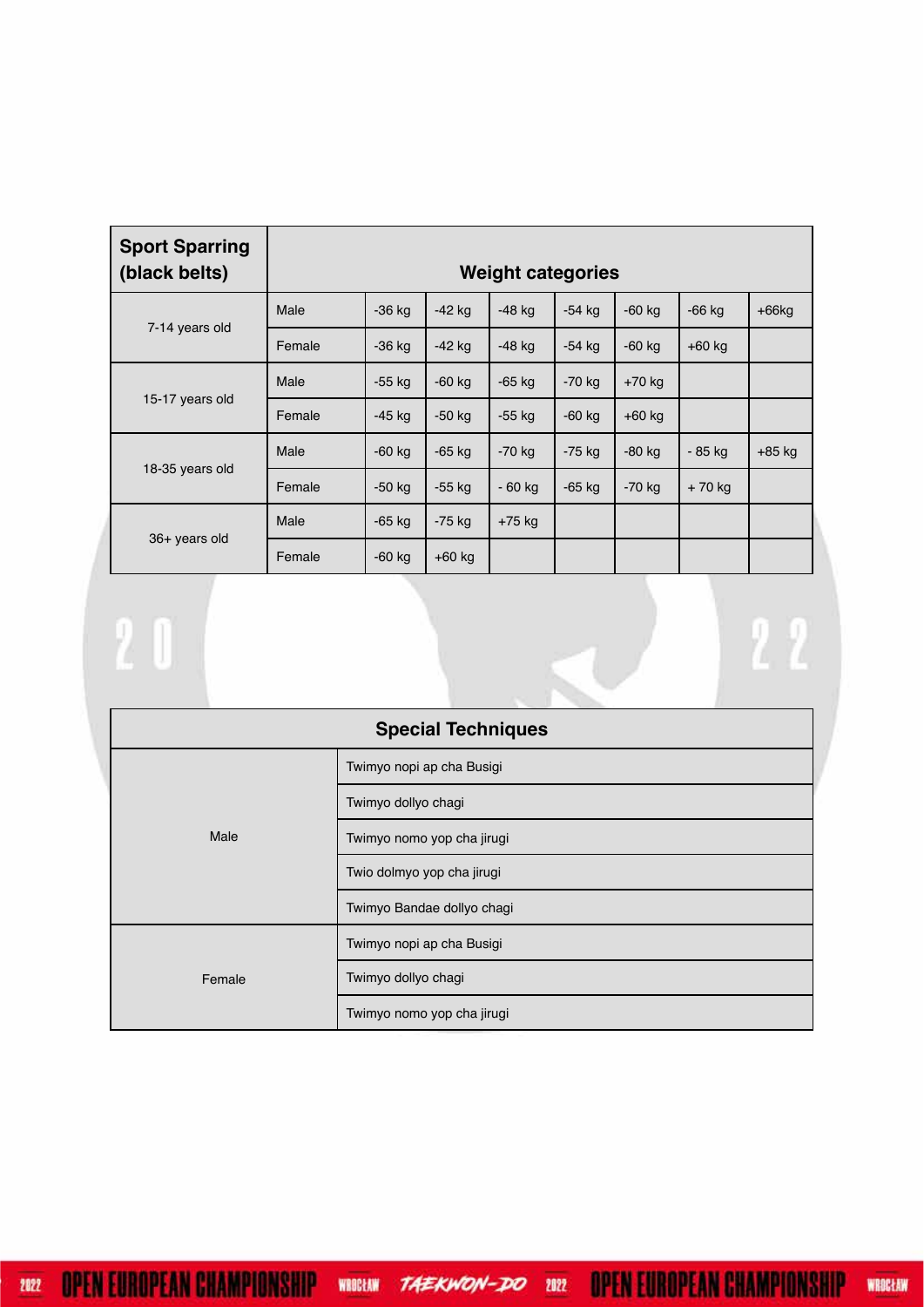| <b>Strength Tests</b> |        |                     |
|-----------------------|--------|---------------------|
|                       |        | Ap joomuk Jirugi    |
|                       |        | Sonkal Taerigi      |
|                       | Male   | Yop Cha Jirugi      |
|                       |        | Dollyo Chagi        |
| <b>Black Belts</b>    |        | Bandae Dollyo Chagi |
|                       |        | Sonkal Taerigi      |
|                       | Female | Yop Cha Jirugi      |
|                       |        | Bandae Dollyo Chagi |

|           | <b>Sport Sparring (colored belts)</b> |          |          |          |          |          |          |          |          |          |               |
|-----------|---------------------------------------|----------|----------|----------|----------|----------|----------|----------|----------|----------|---------------|
|           |                                       |          |          |          |          |          |          |          |          |          |               |
|           |                                       |          |          |          |          |          |          |          |          |          |               |
|           | <b>Weight categories</b>              |          |          |          |          |          |          |          |          |          |               |
| $7 - 12$  | Male                                  | $-25kg$  | $-30kg$  | $-36$ kg | $-42$ kg | $-48$ kg | $-54$ kg | $-60$ kg | $-66$ kg | $+66kg$  | 10 cup-5 cup, |
| years old | Female                                | $-25kg$  | $-30kg$  | $-36$ kg | $-42$ kg | $-48$ kg | $-54$ kg | $-60$ kg | $-66$ kg | $+66$ kg | 4 cup-1 cup   |
| $13 - 17$ | Male                                  | $-55$ kg | $-60$ kg | $-65$ kg | $-70$ kg | $+70$ kg |          |          |          |          | 10 cup-5 cup, |
| years old | Female                                | $-45$ kg | $-50$ kg | $-55$ kg | $-60$ kg | $+60$ kg |          |          |          |          | 4 cup-1 cup   |
| 18-35     | Male                                  | $-60$ kg | $-65$ kg | $-70$ kg | $-75$ kg | $-80$ kg | - 85 kg  | $+85$ kg |          |          | 10 cup-5 cup, |
| years old | Female                                | $-50$ kg | $-55$ kg | $-60$ kg | $-65$ kg | $-70$ kg | $+70$ kg |          |          |          | 4 cup-1 cup   |
| $36+$     | Male                                  | $-65$ kg | $-75$ kg | $+75$ kg |          |          |          |          |          |          | 10 cup-5 cup, |
| years old | Female                                | $-60$ kg | $+60$ kg |          |          |          |          |          |          |          | 4 cup-1 cup   |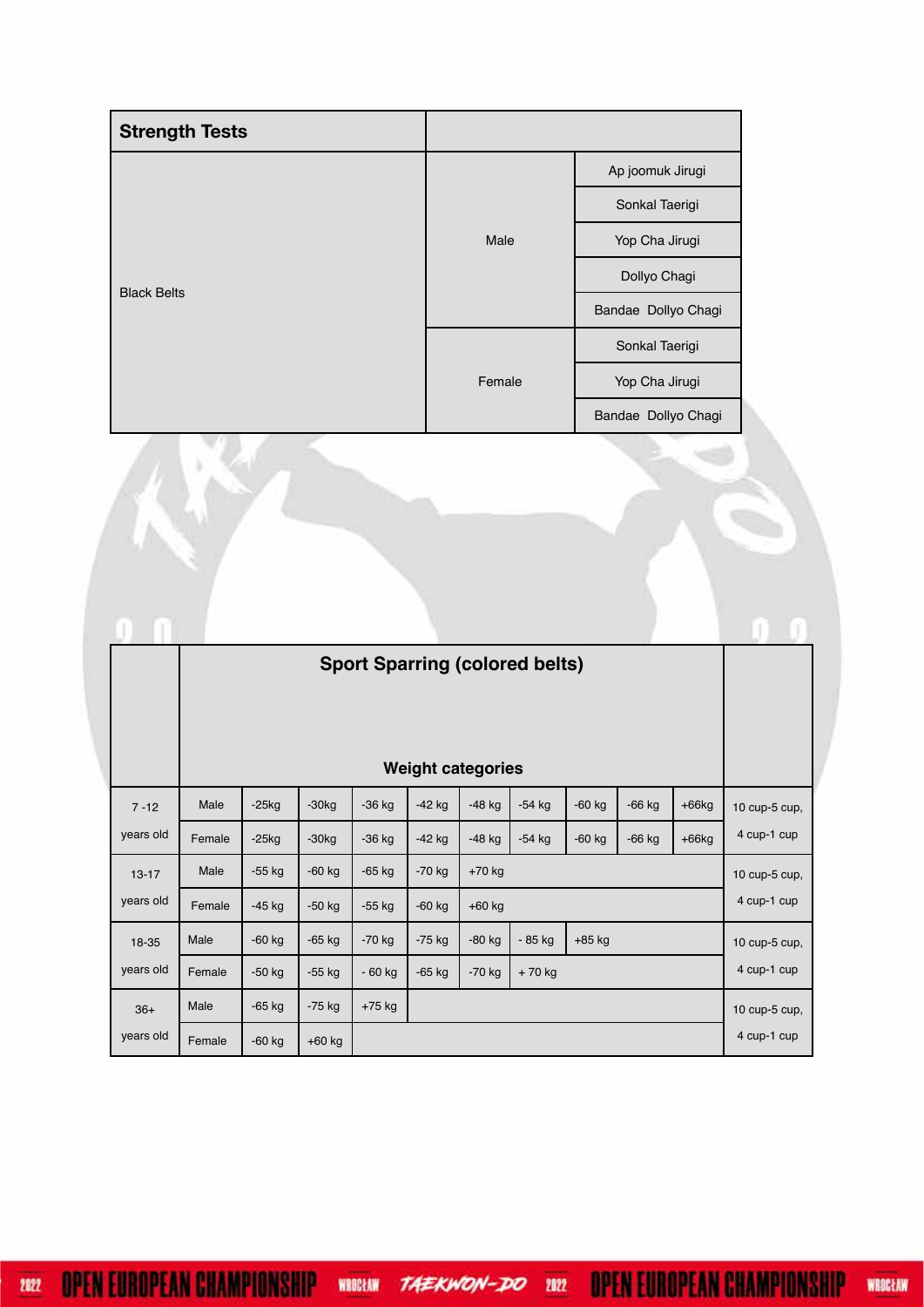| <b>Patterns (colored belts)</b> |                      |              |             |             |  |
|---------------------------------|----------------------|--------------|-------------|-------------|--|
|                                 | Male<br>10 cup-7 cup |              | 6 cup-3 cup | 2 cup-1 cup |  |
| 7-9 years old                   | Female               | 10 cup-7 cup | 6 cup-3 cup | 2 cup-1 cup |  |
|                                 | Male                 | 10 cup-7 cup | 6 cup-3 cup | 2 cup-1 cup |  |
| 10-12 years old                 | Female               | 10 cup-7 cup | 6 cup-3 cup | 2 cup-1 cup |  |
| 13-17 years old                 | Male                 | 10 cup-7 cup | 6 cup-3 cup | 2 cup-1 cup |  |
|                                 | Female               | 10 cup-7 cup | 6 cup-3 cup | 2 cup-1 cup |  |
|                                 | Male                 | 10 cup-7 cup | 6 cup-3 cup | 2 cup-1 cup |  |
| 18-35 years old                 | Female               | 10 cup-7 cup | 6 cup-3 cup | 2 cup-1 cup |  |
|                                 | Male                 | 10 cup-5 cup |             | 4 cup-1 cup |  |
| 36+ years old                   | Female               | 10 cup-5 cup | 4 cup-1 cup |             |  |

# **Online registration:**

**•** Registration begins on 20.01.2022 and will be done through the website.

**EAN CHAMPS** 

- **•** Full payment at the time of registration is required.
- **•** Registration and payment **ONLINE ONLY**: www.me2022.pl
- **• Registration deadline** 03.04.2022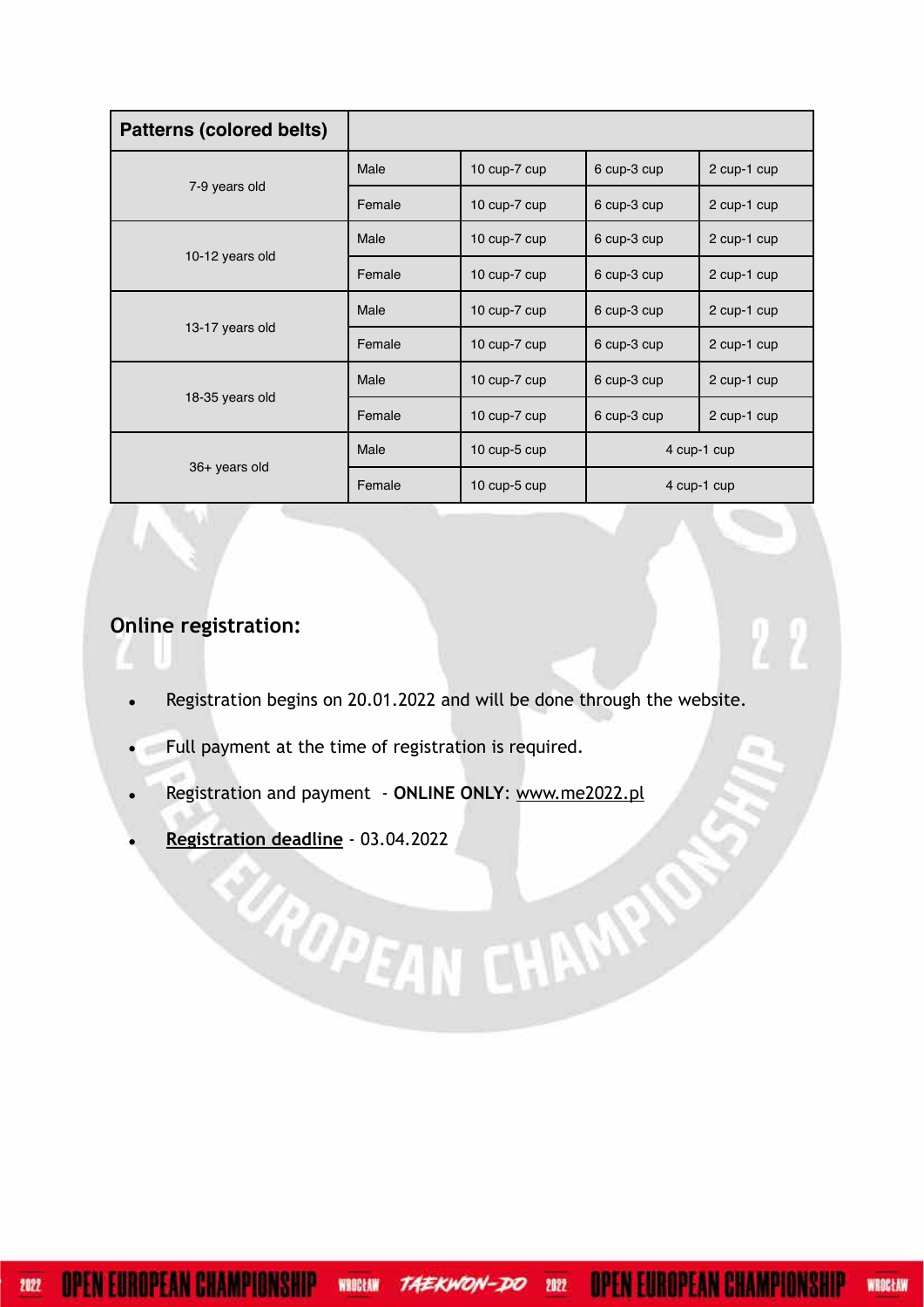#### **Miscellaneous matters:**

- The year of birth of the athlete will determine the allocation to the age category;
- During the Championships there will be team competitions for black belts in patterns and sport sparring. Males will compete in teams of 5 persons + 1 in reserve, while females in teams of 3 persons + 1 reserve;
- One referee is required for every 10 registered competitors. In the absence of a referee the applicant is obliged to pay a fee of 100 euro;
- The organizer provides food and accommodation for the referees for the duration of the competition;
- Black belt patterns: 1 pattern chosen by the referee, 1 pattern chosen by the competitor;
- 1. 1st degree will compete with 1st degree with the designated pattern from Chon-Ji to Ge-Baek and one optional between Kwang-Gae to Ge-Baek.
- 2. 2nd degree will compete with 2nd degree with the designated patterns from Chon-Ji to Juche and one optional between Eui-Am to Juche.
- 3. 3rd degree will compete with 3rd degree with the designated patterns from Chon-Ji to Choi-Yong and optional between Sam-Il to Choi-Yong.
- 4. 4th degree will compete with 4th degree with the designated patterns from Chon-Ji to Moon-moo and one optional between Yong-Gae to Moon-Moo.
- 5. 5th degree will compete with 5th degree with the designated patterns from Chon-Ji to Se-Jong and one optional between So-San to Se-Jong.
- 6. 6th degree will compete with 6th degree with the designated patterns from Chon-Ji to Tong-il and the optional from So-San to Tong-il.
- Colored belts: 1 pattern chosen by the competitor;
- Black belts sport sparring: 2 rounds 2 minutes each, 1 minute rest between rounds;
- Colored belts sport sparring: 2 rounds of 1.5 minutes each, 1 minute break between rounds;
- Special Techniques, Strength Tests and Team Competitions take place for black belts only.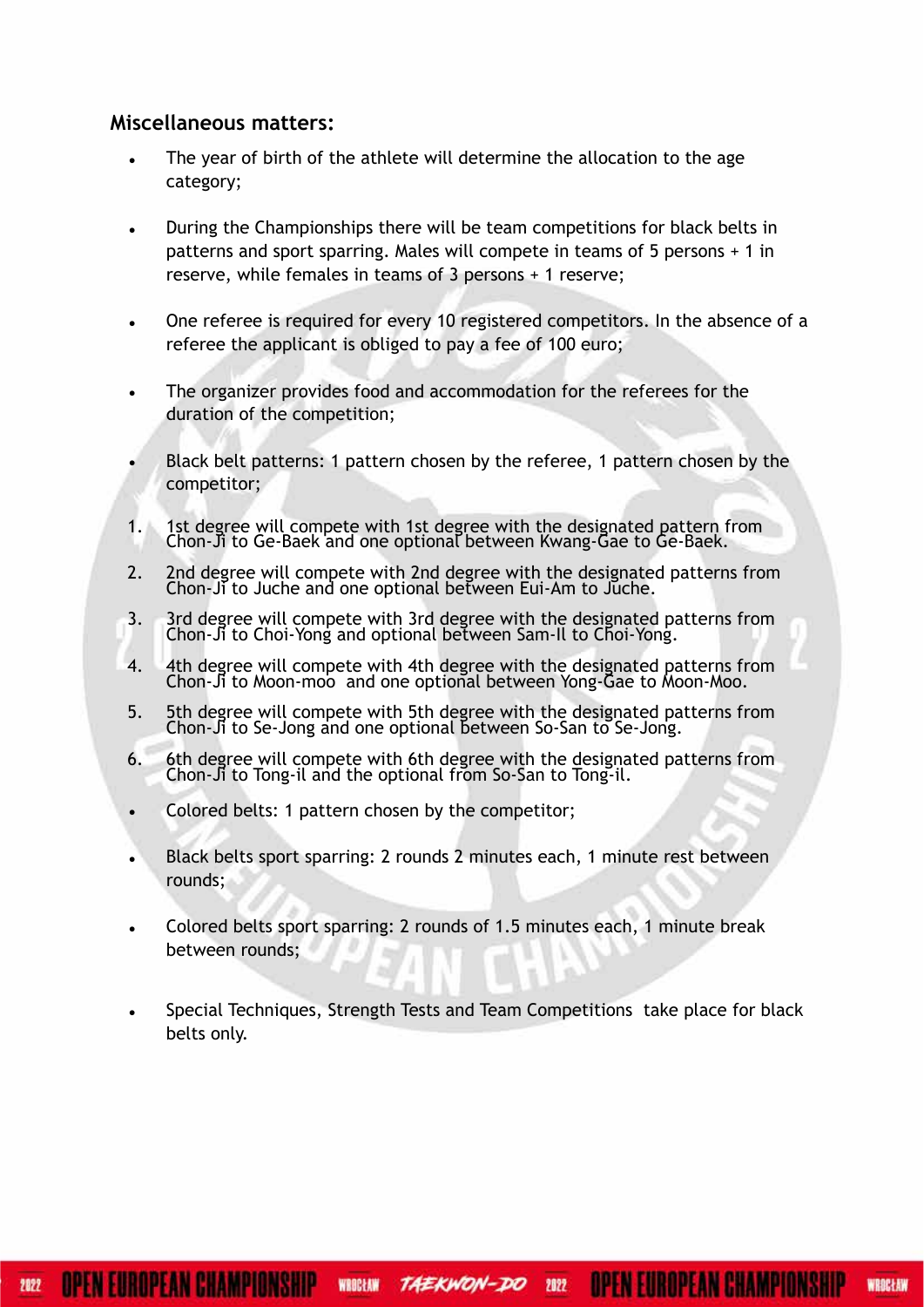### **Wroclaw**

Wrocław is one of the largest cities in Poland, the capital of the Lower Silesian Voivodeship, and is home to almost one million people. In 2016 Wrocław was the European Capital of Culture. Despite being heavily damaged during World War II, it is full of historical monuments, wonderful parks, recreational areas and great restaurants and bars. The competition is a great opportunity to get to know this beautiful city better.

Below are a few photos of the most important sites we recommend visiting.